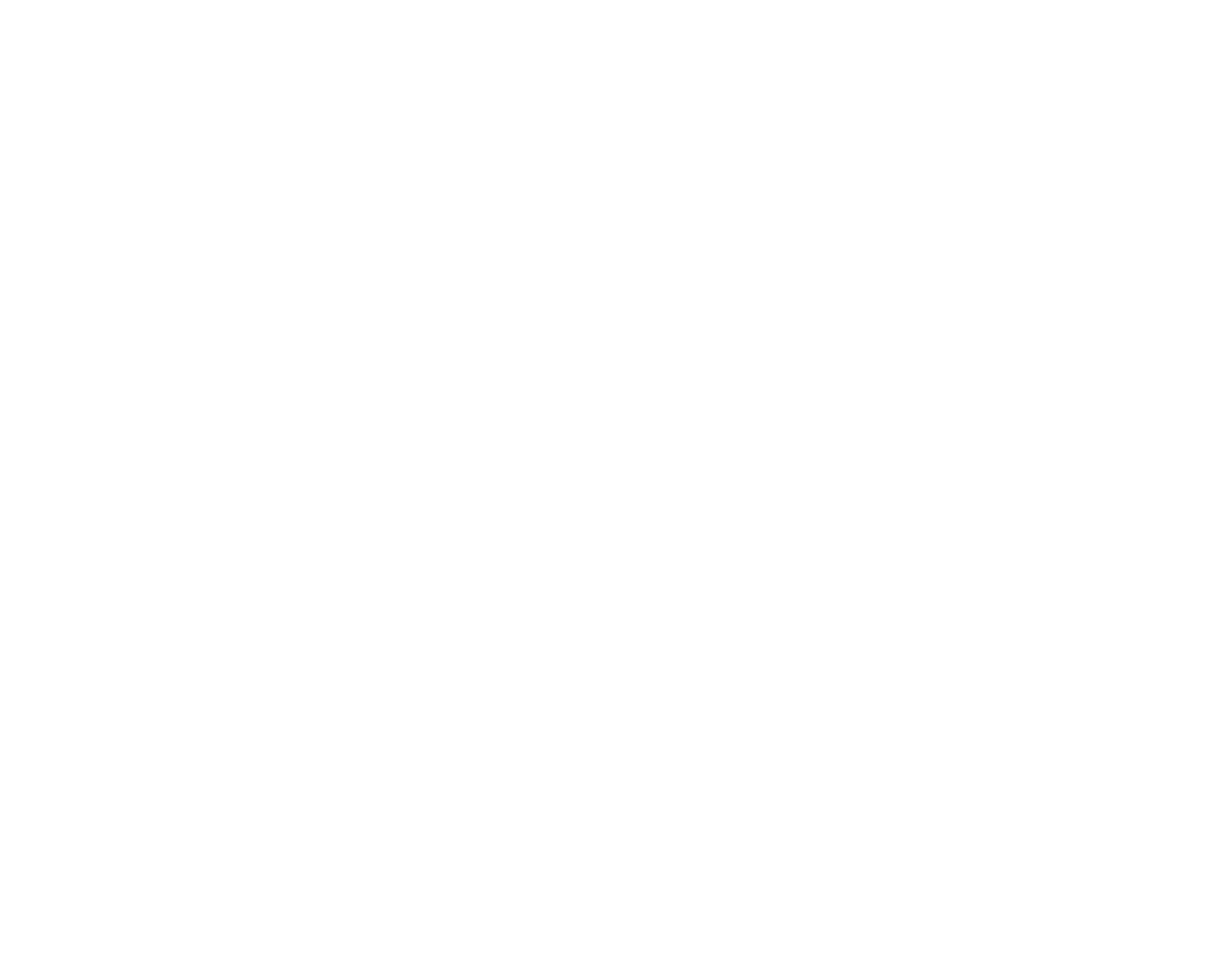# **CITY OF RANCHO PALOS VERDES SUMMARY OF EXPENDITURES - ALL FUNDS**

#### **November 30, 2020**

|             |                                              |                       | FY 2020-21         |                    |                                        | FY 2019-20  |                                        |                                                   |          |
|-------------|----------------------------------------------|-----------------------|--------------------|--------------------|----------------------------------------|-------------|----------------------------------------|---------------------------------------------------|----------|
| <b>FUND</b> | <b>FUND DESCRIPTION</b>                      | <b>REVISED BUDGET</b> | <b>YTD ACTUALS</b> | <b>YTD ENCUMB.</b> | <b>YTD ACTUALS +</b><br><b>ENCUMB.</b> | <b>USED</b> | <b>YTD ACTUALS +</b><br><b>ENCUMB.</b> | YEAR OVER YEAR CHANGE<br><b>ACTUALS + ENCUMB.</b> |          |
|             | 222 HABITAT RESTORATION                      | 184,900               | 46,225             | 138,675            | 184,900                                | 100.0%      | 179,497                                | 5,403                                             | 3.0%     |
|             | 223 SUBREGION ONE MAINTENANCE                | 41,600                | 12,699             | 8,082              | 20,781                                 | 50.0%       | 32,655                                 | (11, 874)                                         | $-36.4%$ |
|             | 224 MEASURE A MAINTENANCE                    | 100,000               | 25,000             | 0                  | 25,000                                 | 25.0%       | 25,000                                 | 0                                                 | 0.0%     |
| 225         | ABALONE COVE SEWER DISTRICT                  | 151,715               | 31,637             | 82,217             | 113,854                                | 75.0%       | 54,301                                 | 59,553                                            | 109.7%   |
|             | 227 GINSBERG CULTURAL ARTS BLDG.             | $\Omega$              | 0                  | 0                  | 0                                      | 0.0%        | 0                                      | $\mathbf 0$                                       | 0.0%     |
|             | 228 DONOR RESTRICTED CONTRIBUTIONS           | 38,422                | 1,865              | 24,557             | 26,422                                 | 68.8%       | 23,181                                 | 3,241                                             | 14.0%    |
|             | <b>TOTAL SPECIAL REVENUE FUNDS</b>           | 8,907,386             | 3,100,198          | 4,309,327          | 7,409,525                              | 83.2%       | 3,714,818                              | 3,694,708                                         | 99.5%    |
|             |                                              |                       |                    |                    |                                        |             |                                        |                                                   |          |
| 300         | <b>CAPITAL PROJECTS FUNDS</b>                |                       |                    |                    |                                        |             |                                        |                                                   |          |
|             | 310 COMMUNITY DEVELOPMENT BLOCK GRANT (CDBG) | 162,999               | 8,404              | 33,995             | 42,399                                 | 26.0%       | 161,261                                | (118, 862)                                        | $-73.7%$ |
|             | 330 INFRASTRUCTURE IMPROVEMENTS              | 3,792,310             | 204,244            | 1,413,769          | 1,618,013                              | 42.7%       | 5,867,960                              | (4, 249, 947)                                     | $-72.4%$ |
|             | 331 FEDERAL GRANTS                           | $\mathbf 0$           | 0                  | $\mathbf 0$        | 0                                      | 0.0%        | 0                                      | $\mathbf 0$                                       | 0.0%     |
|             | 332 STATE GRANTS                             | 212,945               | 29,381             | 182,182            | 211,563                                | 99.4%       | 496,778                                | (285, 215)                                        | $-57.4%$ |
|             | 334 QUIMBY PARK DEVELOPMENT                  | 267,990               | 0                  | 267,990            | 267,990                                | 100.0%      | 862,706                                | (594, 716)                                        | $-68.9%$ |
|             | 336 LOW-MODERATE INCOME HOUSING              | $\mathbf 0$           | $\mathbf{0}$       | $\mathbf{0}$       | $\mathbf 0$                            | 0.0%        | $\mathbf 0$                            | $\mathbf{0}$                                      | 0.0%     |
|             | 338 DEVELOPMENT IMPACT MITIGATION (EET)      | 210,000               | 49,607             | 103,689            | 153,296                                | 73.0%       | 304,784                                | (151, 488)                                        | $-49.7%$ |
|             | 343 MEASURE W                                | 213,537               | $\mathbf{0}$       | 213,537            | 213,537                                | 100.0%      | 0                                      | 213,537                                           | 0.0%     |
|             | <b>TOTAL CAPITAL PROJECTS FUNDS</b>          | 4,859,781             | 291,636            | 2,215,161          | 2,506,798                              | 51.6%       | 7,693,488                              | (5, 186, 690)                                     | $-67.4%$ |
|             |                                              |                       |                    |                    |                                        |             |                                        |                                                   |          |
| 600         | <b>INTERNAL SERVICE FUND</b>                 |                       |                    |                    |                                        |             |                                        |                                                   |          |
|             | 681 EQUIPMENT REPLACEMENT                    | 788,997               | 66,269             | 106,840            | 173,109                                | 21.9%       | 273,280                                | (100, 171)                                        | $-36.7%$ |
|             | <b>TOTAL INTERNAL SERVICE FUNDS</b>          | 788,997               | 66,269             | 106,840            | 173,109                                | 21.9%       | 273,280                                | (100, 171)                                        | $-36.7%$ |
|             |                                              |                       |                    |                    |                                        |             |                                        |                                                   |          |
|             | <b>REDEVELOPMENT AGENCY</b>                  |                       |                    |                    |                                        |             |                                        |                                                   |          |
|             | 701 REDEVELOPMENT OBLIGATION                 | $\Omega$              | 275                | 0                  | 275                                    | 0.0%        | 257.70<br>S.                           | 17                                                | 6.7%     |
|             | <b>TOTAL REDEVELOPMENT AGENCY</b>            | 0                     | 275                | $\mathbf{0}$       | 275                                    | 0.0%        | 258                                    | 17                                                | 6.7%     |